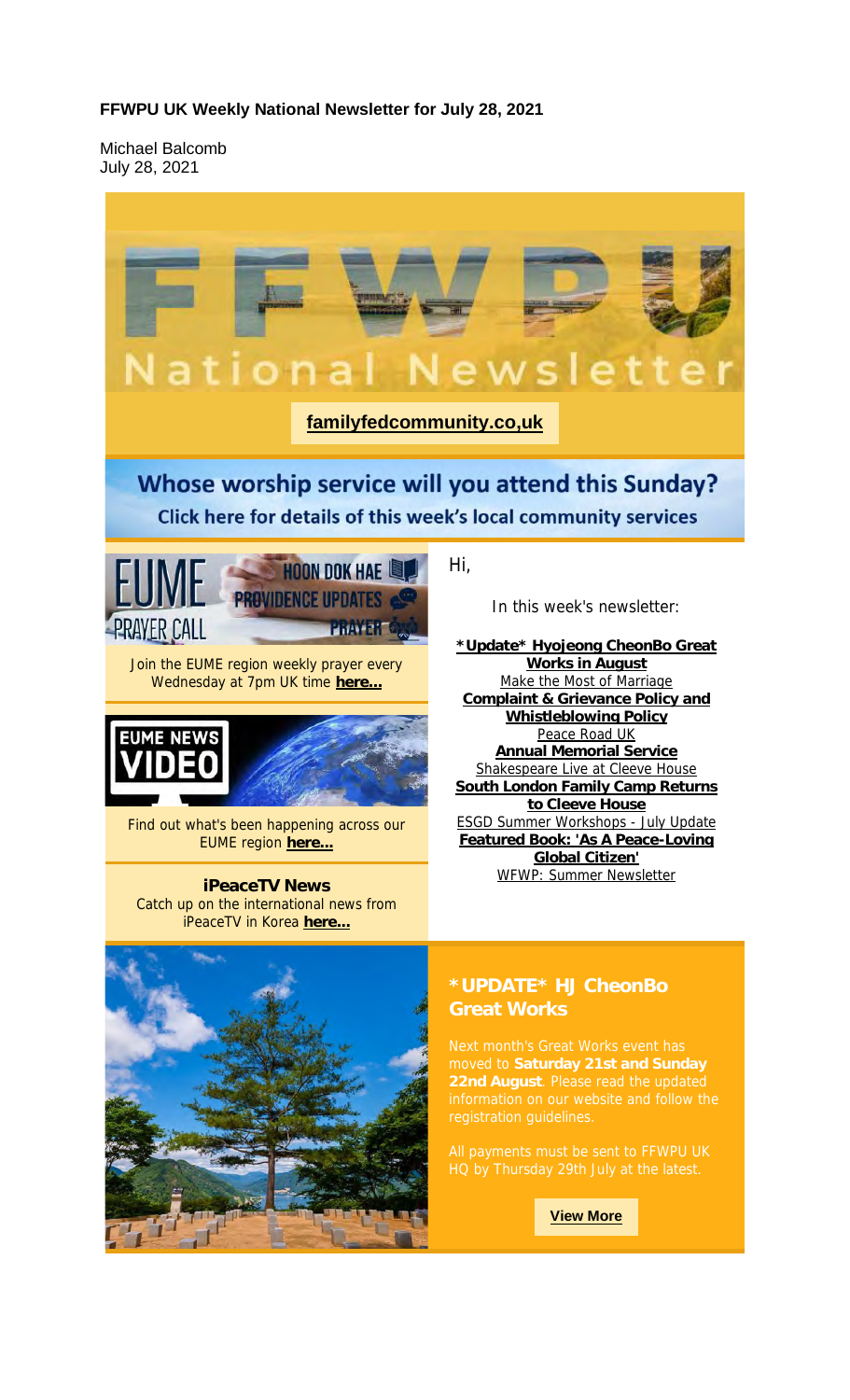#### **Make the Most of Marriage**

Join Fam McCann tomorrow evening as they speak on the topic of "Investing in Your Marriage" followed by discussion in groups. Watch the promo video **here...**

Please register your details to receive the Zoom link if you haven't already done so.

#### **View More**





FFWPU UK's **complaint and grievance policy**, as well as the **whistleblowing** 

# **Peace Road UK**

Peace Road UK kicks off in just 3 days! You can still register to participate in the event in Carlisle this Sunday for a presentation of the vision, ideals and goals of the Peace Road, followed by a walk along Hadrian's Wall path within Carlisle.

#### **View More**





## **Annual Memorial Service**

**View More**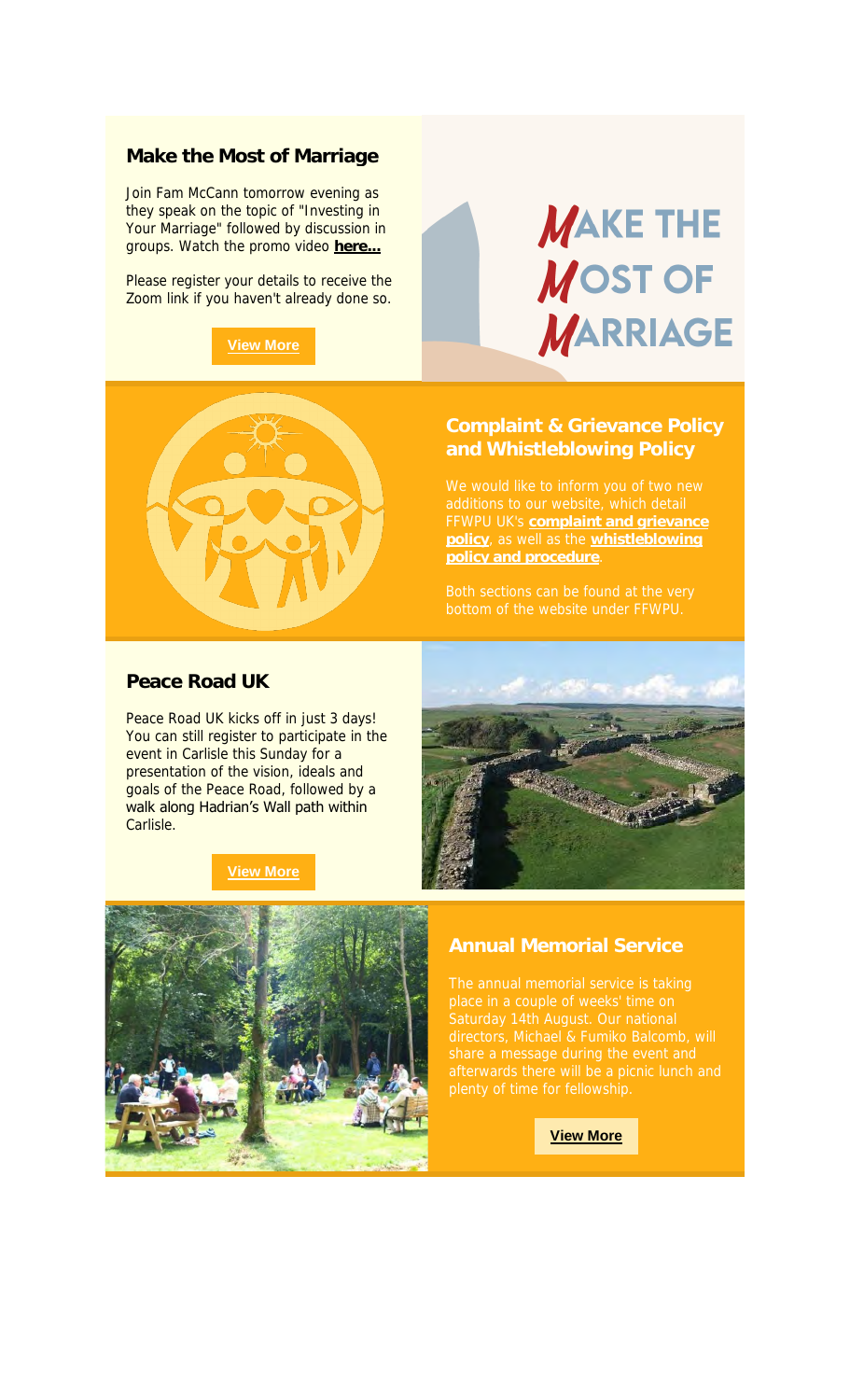# **Shakespeare Live at Cleeve House - Simran R.**

"When I was asked to help out with the Shakespeare Live event, I knew I wanted to say yes. I find that whatever 'work' you do at Cleeve House, you can usually gain as much, if not more, than you intend to give."

# **View More**





# **Returns to Cleeve House!**

**View More**

# **ESGD Summer Workshops - July Update**

The Senior HARP and ODP+ workshops are still going ahead but with slightly modified dates. Please read the guidelines about health & safety standards and restrictions when travelling to Germany.

**View More**



**Listen Now**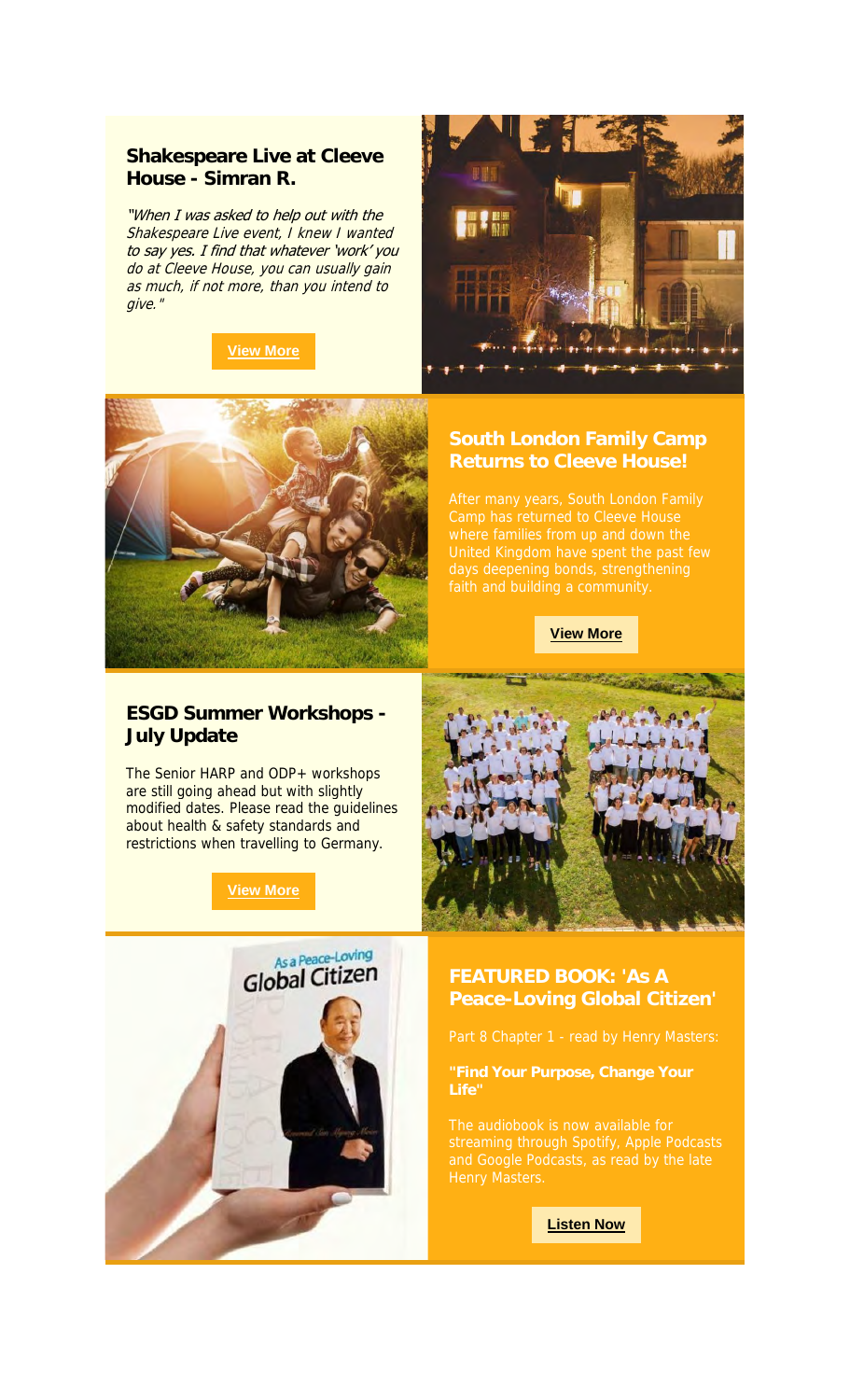#### **AFFILIATED ORGANISATIONS**

# **WFWP: Summer Newsletter**

This newsletter features WFWP's various webinars and activities since the beginning of the year. It includes interesting articles about women's contributions to peace and reconciliation on the Korean peninsula, an uplifting seminar on the Leadership of the Heart, the UN Day of the Family, stories from women of different faiths, as well as an invitation to a children's art competition, the young women's speech contest and more. Please enjoy reading!



**View More**

| <b>Upcoming Events</b>                                                                    |                                                                             |
|-------------------------------------------------------------------------------------------|-----------------------------------------------------------------------------|
| Please click on the title of the event(s) that you are interested in for further details: |                                                                             |
| <b>Community Worship Services</b><br>Sunday 1st August                                    |                                                                             |
| WEEKLY                                                                                    |                                                                             |
| <b>Monday Morning Prayer</b><br>Every Monday at 10am                                      | <b>Early Morning Devotion via Zoom</b><br>Every Saturday from 5am-6.30am    |
| JULY                                                                                      |                                                                             |
| Make the Most of Marriage<br>Thursday 29th July                                           | Peace Road UK<br>Saturday 31st July to Saturday 7th August                  |
| <b>AUGUST</b>                                                                             |                                                                             |
| <b>Annual Memorial Service</b><br>Saturday 14th August                                    | <b>Hyojeong CheonBo Great Works</b><br>Saturday 21st and Sunday 22nd August |
| UK HARP Summer Workshop<br>Saturday 21st to Saturday 28th August                          | <b>Annual Gathering Festival</b><br>Saturday 28th August                    |
| <b>SEPTEMBER</b>                                                                          |                                                                             |
|                                                                                           |                                                                             |

**Young Adults' Summer Retreat** Friday 3rd to Monday 6th September

**Click for Event Calendar**